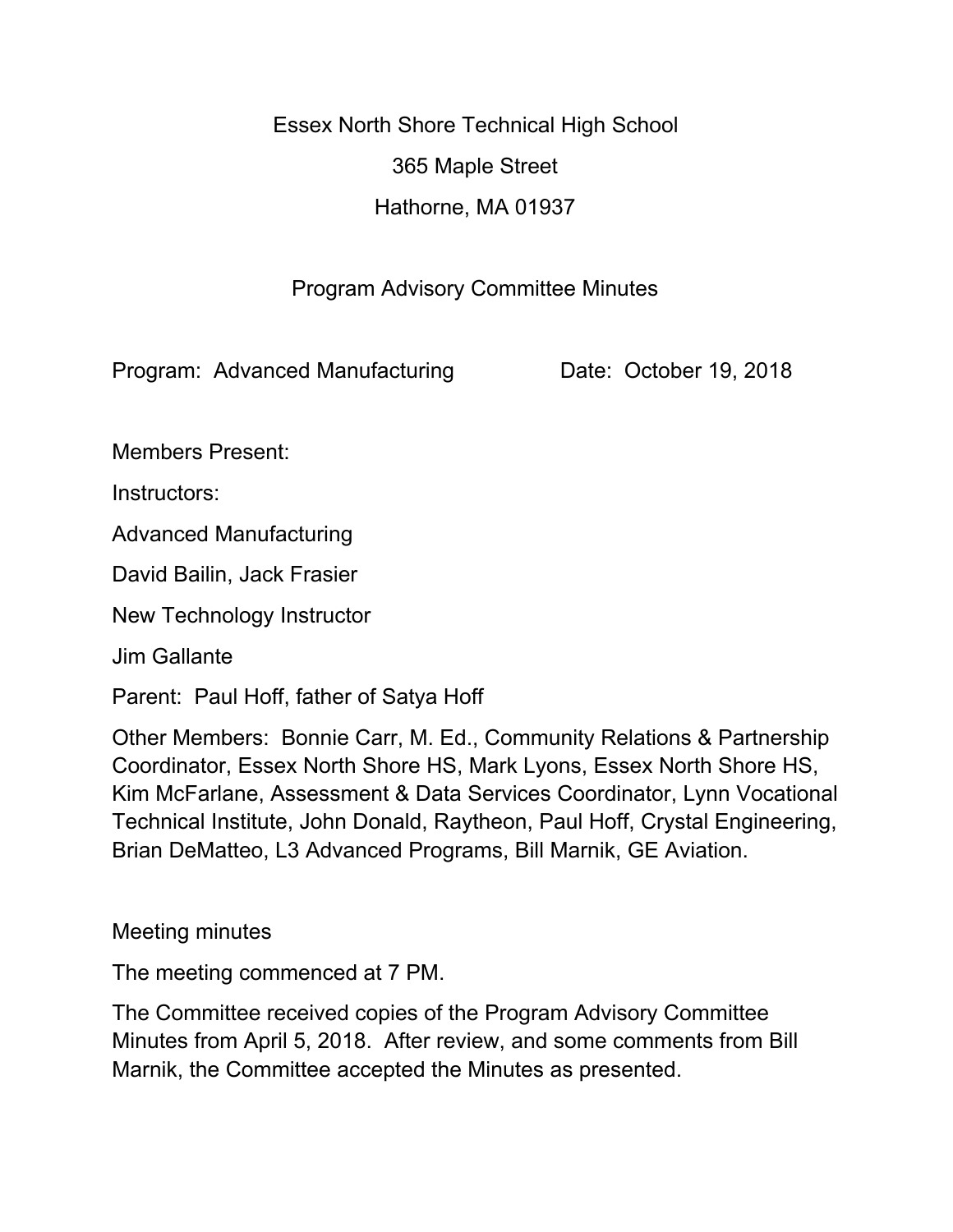As the representative of Advanced Manufacturing on the General Advisory Board, Bill volunteered to continue his activities as note taker for our meetings.

Bonnie Carr led the Committee on a tour of the Machine Shop. With input from the Committee, Bonnie completed a checklist while reviewing various parts of the shop. The following are areas of concern, which need attention from school leadership:

- Emergency Phone Numbers must be conspicuously posted near the Shop Telephone.
- The Shop Sink is faulty, and it needs cleaning and servicing of the foot pedal, or replacement. Students and faculty who use it need a device that ensures cleanliness and safety. Paper towels and hand soap need to be readily available for all. Water pressure is low, and higher pressure is needed to allow more than one user at a time to wash their hands.

The Committee examined the new Water Jet Machine which has been placed in the Machine Shop. Presently, the Machine is being prepared for use.

- One concern is the rusty water in the Water Jet system. Trial runs have shown that the water is discolored, and needs proper filtration. In a normal industrial setting, Water Jet Machines have functional filtering systems that eliminate this problem.
- Another concern is having a hard-piped water supply to the Machine. Presently, users employ a hose to fill the machine, which is inefficient and unsafe. Mark Lyons recommended that it be hard-piped.
- Fumes are another byproduct of the Water Jet process. Mark and others recommended that there be a positive ventilation system installed to clear fumes from the Machine and out of the building. This is key to the safety of all students and instructors who use the Advanced Manufacturing Shop.

Mark Lyons is familiar with this and other similar machines, and he recommended that the sales representative who sold the machine to Essex